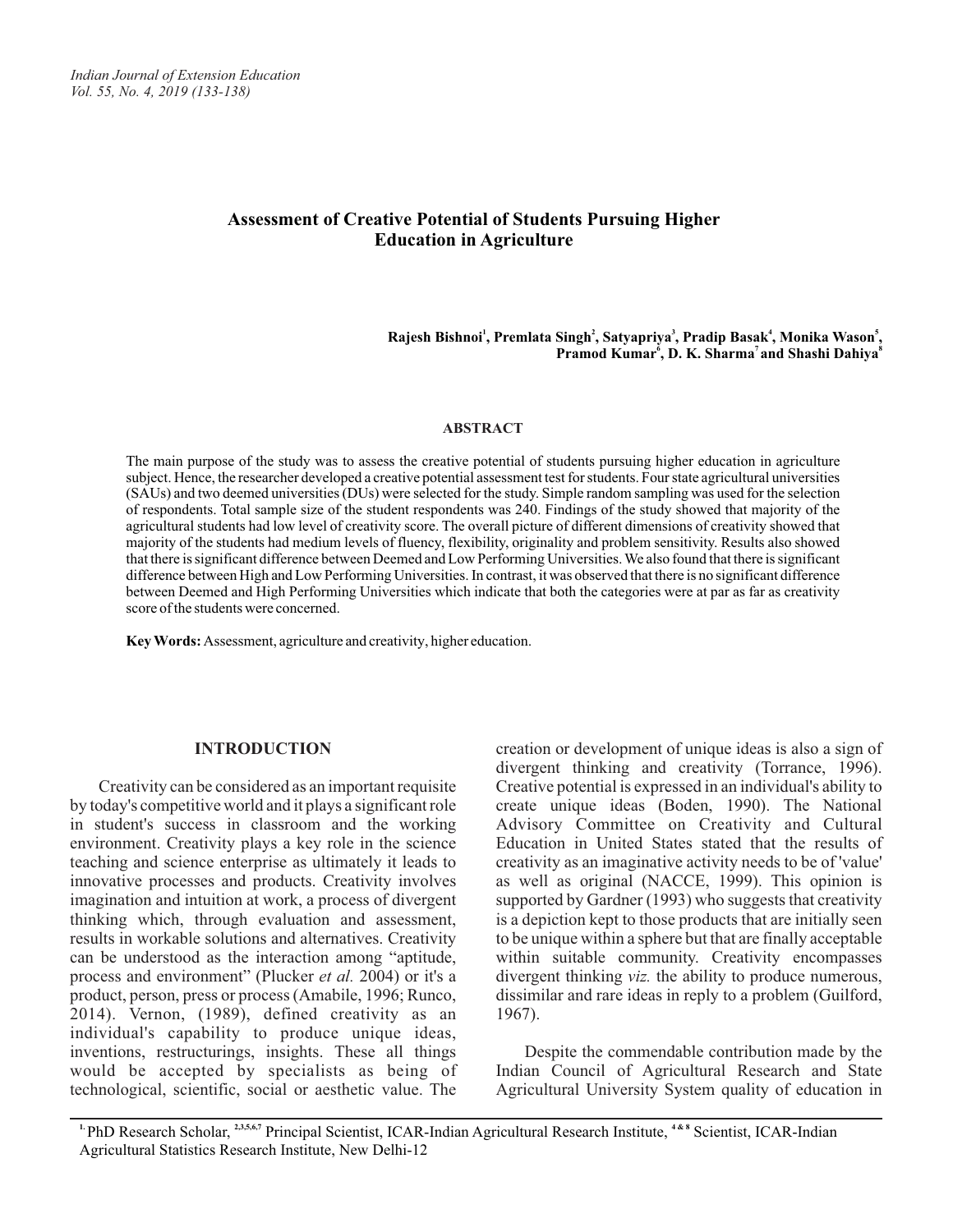most of the universities is adversely affected due to shortage of faculty, little opportunities for faculty development and aging/superannuating faculty. Out of tune, outdated and old faculty restricts creative and forward looking innovative ideas on improving the content, context and pedagogy of education (NAEP draft, 2012). In India, very few studies have been undertaken to assess the creativity of students in higher education in agricultural universities. Therefore, this study was proposed to assess the creative potential of the students pursuing higher education in agriculture and this paper aimed to bring forth the assessment of creativity of the agricultural students pursuing higher education.

#### **METHODOLOGY**

*Ex-post facto* research design was used for the study (Kerlinger, 1978). State agricultural universities (SAUs) and deemed universities (DUs) were selected for the study based on ranking status of agricultural universities for the year 2017 prepared and released by Agricultural Education Division, Indian Council of Agricultural Research (ICAR). According to the rank, state agricultural universities (SAUs) have been grouped into high performing and low performing categories.

The study was conducted in purposively selected six agricultural universities, *viz.,* two deemed universities (ICAR-Indian Agricultural Research Institute, New Delhi (Rank 2) and ICAR-National Dairy Research Institute, Karnal (Rank 1), two high performing state agricultural universities (Punjab Agricultural University, Ludhiana (Rank 5) and Professor Jayashankar Telangana State Agricultural University, Hyderabad (Rank 6) and two low performing state agricultural universities (University of Agricultural Sciences, Raichur(Rank 58) and Dr. Balasaheb Sawant Konkan Krishi Vidyapeeth, Dapoli (Rank 59) located in different parts of the country. From each university, forty students were selected by following simple random sampling. Total number of student respondents for the study was 240, with eighty students each from deemed universities, high performing state agricultural universities and low performing state agricultural universities.

The creative potential or creativity of students was measured based on the following dimensions of creativity, which influences the creativity of students, as expressed by them. The dimensions are fluency, flexibility, originality and problem sensitivity. Creativity assessment test was developed for the study. Test consists of three parts in which a total of six (6) items were selected under part I and three (3) items were selected under part II. In part I, total 8 statements were there under six (6) items.

In part II, total 12 statements were there under three (3) items. A relatively high value of 0.82 for total creativity coefficient indicated high degree of stability of constructed creativity test for the study. Raw scores of fluency, flexibility, originality and problem sensitivity were converted into the standardised scores individually to make them follow normal distribution with a mean zero and standard deviation one. The formula used for standardisation was as follows:

Standard Score = 
$$
\frac{\text{Actual Score} - \text{Mean Score (all students)}}{\text{Standard deviation}}
$$

Standard deviation Standardised scores of fluency, flexibility, originality and problem sensitivity were then added to obtain a composite creativity score for each respondent. These scores were used for statistical analysis as statistical analysis requires the data to follow normal distribution with mean zero and standard deviation one. The students were classified into three groups *viz.,* low, medium and high on the basis of individual dimensions as well as composite creativity score. For classifying into groups, all the scores were converted into positive values, for which instead of using the mean in the above formula, an arbitrary value of zero (0) was taken. As a result, all the standard scores were transformed into positive scores. The high, medium and low categories were thus formed on the basis of the transformed scores. The formula used for calculating transformed scores is as follows:

Actual score Transformed Score= ------------------------- Standard deviation

## **RESULTS AND DISCUSSION**

From Table 1, it is clear that the majority of the students (58.75 %) from Deemed universities had high level of fluency score. Only 15 per cent of them had a low level of fluency while 26.25 per cent of them fell under medium level of fluency. The results of investigation indicated that more than half of the respondents  $(55 \%)$ from Deemed universities had medium level of flexibility while 25 per cent of the respondents possessed high level of flexibility followed by 20 per cent who had low level of flexibility. On the originality dimension of creativity, it was found that majority  $(55 \%)$  of the respondents had medium level of originality. 21.25 per cent of the students from Deemed universities exhibited high originality scores and 23.75 per cent of the respondents were found to have low level of originality. Most of the respondents (58.75 %) had medium level of problem sensitivity whereas 25 per cent had high level and only 16.25 per cent were at a low level of problem sensitivity (Table 1).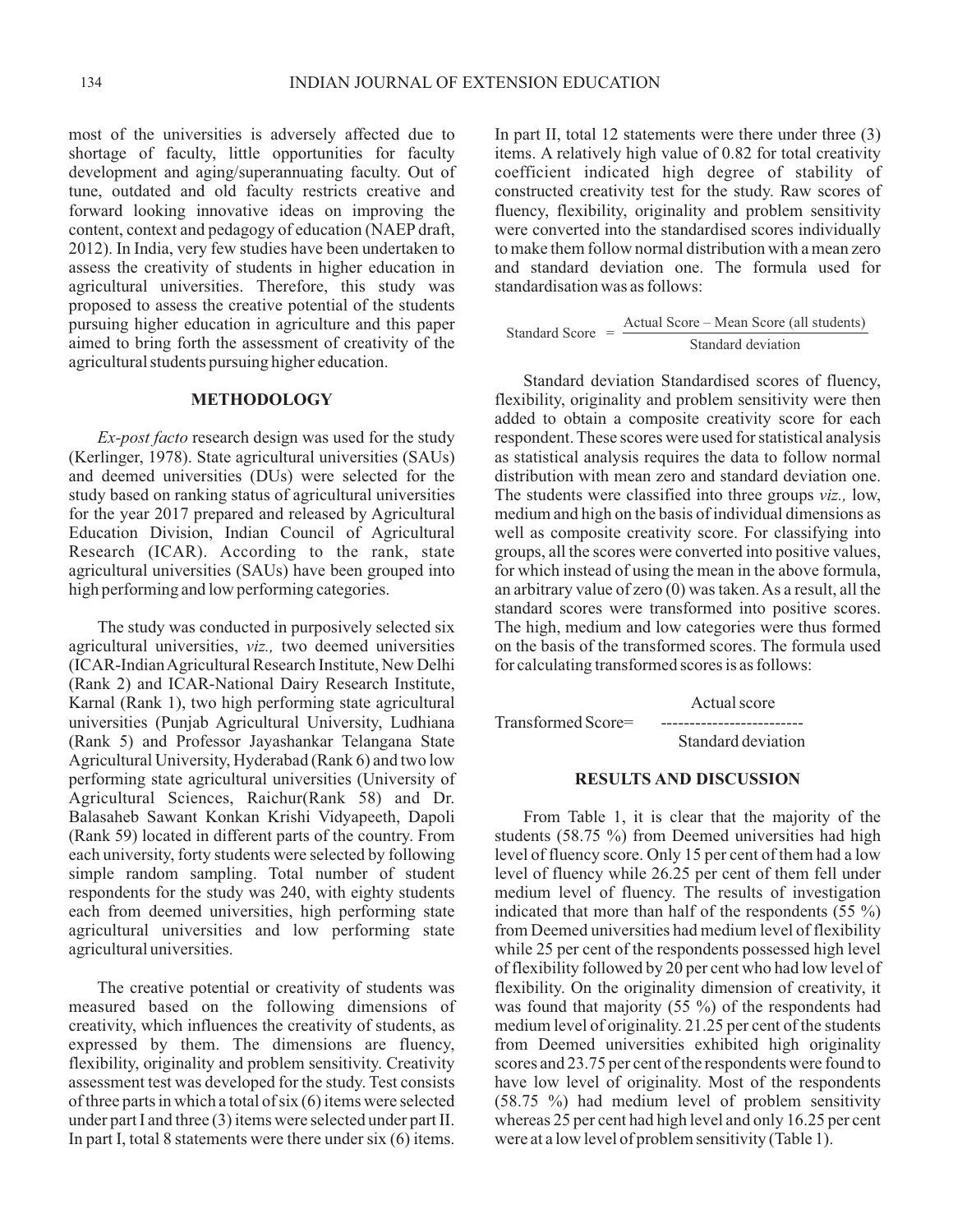# ASSESSMENT OF CREATIVE POTENTIAL OF STUDENTS PURSUING HIGHER EDUCATION IN AGRICULTURE

**Table 1: Distribution of students of Deemed Universities on different dimensions of creativity based on their transformed score**

|                                      |                                    |                                             |                       | $n = 80$          |
|--------------------------------------|------------------------------------|---------------------------------------------|-----------------------|-------------------|
| <b>Dimension</b><br>of<br>Creativity | Creativity<br>level of<br>students | Range of<br>transformed<br>creativity score | Frequency<br>$\omega$ | Percentage<br>(%) |
| Fluency                              | High                               | > 2.10                                      | 47                    | 58.75             |
|                                      | Medium                             | $0.10 - 2.10$                               | 21                    | 26.25             |
|                                      | Low                                | ${}_{0.10}$                                 | 12                    | 15.00             |
| Flexibility                          | High                               | > 3.00                                      | 20                    | 25.00             |
|                                      | Medium                             | $1.00 - 3.00$                               | 44                    | 55.00             |
|                                      | Low                                | ${}_{\leq 1.00}$                            | 16                    | 20.00             |
| Originality                          | High                               | > 2.88                                      | 17                    | 21.25             |
|                                      | Medium                             | $0.88 - 2.88$                               | 44                    | 55.00             |
|                                      | Low                                | ${}_{0.88}$                                 | 19                    | 23.75             |
| Problem<br>Sensitivity               | High                               | $>$ 3.11                                    | 20                    | 25.00             |
|                                      | Medium                             | $1.11 - 3.11$                               | 47                    | 58.75             |
|                                      | Low                                | < 1.11                                      | 13                    | 16.25             |

The study further showed that majority of the students (46.25%) from Deemed universities had high level of creativity followed by 35 per cent of them with a medium level of creativity while 18.75 per cent of students were found to possess medium level of creativity (Table 2). The overall picture of creativity among Deemed universities students showed a high level of creativity. The overall picture of different dimensions of creativity from Deemed universities had shown that most of the students had medium levels of flexibility, originality and problem sensitivity dimensions of creativity while they were high on fluency score.

**Table 2: Distribution of students of Deemed Universities based on overall transformed creativity score**  $n = 80$ 

| <b>Creativity level of</b><br>students | Range of transformed<br>creativity score | Frequency $(f)$ | Percentage<br>(%) |
|----------------------------------------|------------------------------------------|-----------------|-------------------|
| High                                   | > 9.10                                   | 37              | 46.25             |
| Medium                                 | $7.10 - 9.10$                            | 15              | 18.75             |
| Low                                    | < 7.10                                   | 28              | 35.00             |

From Table 3, it was found that the majority of the students (50%) from high performing universities had medium level of fluency score, 26.25 per cent of them had a low level of fluency while 23.75 per cent of them fell under high level of fluency. The results of investigation indicated that more than half of the respondents  $(61.25\%)$ from high performing universities had medium level of flexibility while 26.25 per cent of the respondents possessed low level of flexibility. On the originality dimension of creativity, it was found that majority (53.75%) of the respondents had medium level of originality. It was also astonishing to know that only 12.25 per cent of the students from high performing universities exhibited high originality scores and 33.75 per cent of the respondents were found to have low level of originality. More than half of the respondents (63.75%) had medium level of problem sensitivity whereas 31.25 per cent had low level of problem sensitivity (Table 3).

**Table 3: Distribution of students of High Performing Universities on different dimensions of creativity based on their transformed score**

|                                             |                                    |                                             |                              | $n = 80$                    |
|---------------------------------------------|------------------------------------|---------------------------------------------|------------------------------|-----------------------------|
| <b>Dimension</b><br>of<br><b>Creativity</b> | Creativity<br>level of<br>students | Range of<br>transformed<br>creativity score | <b>Frequency</b><br>$\omega$ | Percentage<br>$\frac{6}{2}$ |
| Fluency                                     | High                               | > 2.90                                      | 19                           | 23.75                       |
|                                             | Medium                             | $0.90 - 2.90$                               | 40                           | 50.00                       |
|                                             | Low                                | ${}_{< 0.90}$                               | 21                           | 26.25                       |
| Flexibility                                 | High                               | > 3.06                                      | 10                           | 12.50                       |
|                                             | Medium                             | $1.06 - 3.06$                               | 49                           | 61.25                       |
|                                             | Low                                | < 1.06                                      | 21                           | 26.25                       |
| Originality                                 | High                               | > 2.84                                      | 10                           | 12.50                       |
|                                             | Medium                             | $0.84 - 2.84$                               | 43                           | 53.75                       |
|                                             | Low                                | ${}_{0.84}$                                 | 27                           | 33.75                       |
| Problem<br>Sensitivity                      | High                               | > 3.20                                      | 4                            | 5.00                        |
|                                             | Medium                             | $1.20 - 3.20$                               | 51                           | 63.75                       |
|                                             | Low                                | < 1.20                                      | 25                           | 31.25                       |

The study further showed that majority of the students (48.75 %) from high performing universities had high level of creativity followed by 35 per cent of them who had a low level of creativity and 16.25 per cent of students were found to possess medium level of creativity (Table 4). The overall picture of creativity among high performing universities students showed a high level of creativity. The overall picture of different dimensions of creativity from high performing universities showed that most of the students had medium levels of fluency, flexibility, originality and problem sensitivity dimensions of creativity.

**Table 4: Distribution of students of High Performing Universities based on overall transformed creativity score**

|                                        |                                          |                 | $n = 80$          |
|----------------------------------------|------------------------------------------|-----------------|-------------------|
| <b>Creativity level of</b><br>students | Range of transformed<br>creativity score | Frequency $(f)$ | Percentage<br>(%) |
| High                                   | > 8.70                                   | 39              | 48.75             |
| Medium                                 | $6.70 - 8.70$                            | 13              | 16.25             |
| Low                                    | < 6.70                                   | 28              | 35.00             |

Table 5 revealed that majority of the students (87.50%) from low performing universities had medium level of fluency score, 10 per cent of them had a high level of fluency while only 2.50 per cent of them fell under low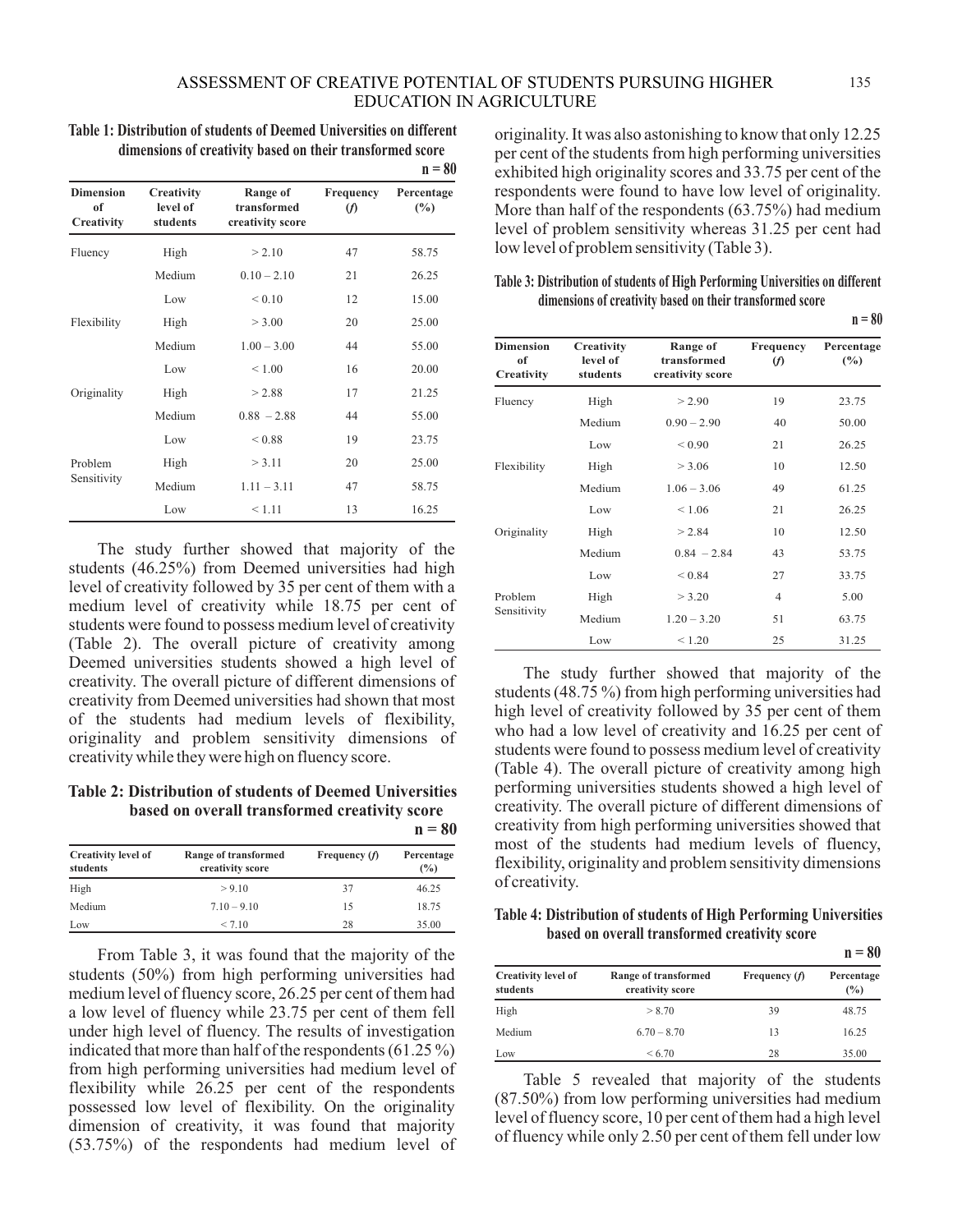level of fluency. The results of investigation indicated that more than half of the respondents (88.75%) from low performing universities had medium level of flexibility while 6.25 per cent of the respondents possessed high level of flexibility. Majority (45 %) of the respondents had low level of originality. It was also astonishing to know that while only 12.50 per cent of the students from low performing universities exhibited high originality scores, 42.50 per cent of the respondents had medium level of originality. More than half of the respondents (51.25 %) had medium level of problem sensitivity whereas 35 per cent had low level of problem sensitivity (Table 5).

# **Table 5: Distribution of students of Low Performing Universities on different dimensions of creativity based on their transformed score**

|                                             |                      |                                             |                       | $n = 80$                    |
|---------------------------------------------|----------------------|---------------------------------------------|-----------------------|-----------------------------|
| Dimension of Creativity<br>of<br>Creativity | level of<br>students | Range of<br>transformed<br>creativity score | Frequency<br>$\omega$ | Percentage<br>$\frac{6}{2}$ |
| Fluency                                     | High                 | > 3.00                                      | 8                     | 10.00                       |
|                                             | Medium               | $1.00 - 3.00$                               | 70                    | 87.50                       |
|                                             | Low                  | ${}< 1.00$                                  | $\overline{2}$        | 2.50                        |
| Flexibility                                 | High                 | > 2.77                                      | 5                     | 6.25                        |
|                                             | Medium               | $0.77 - 2.77$                               | 71                    | 88.75                       |
|                                             | Low                  | ${}< 0.77$                                  | $\overline{4}$        | 5.00                        |
| Originality                                 | High                 | >1.91                                       | 10                    | 12.50                       |
|                                             | Medium               | $0.08 - 1.91$                               | 34                    | 42.50                       |
|                                             | Low                  | ${}_{0.08}$                                 | 36                    | 45.00                       |
| Problem<br>Sensitivity                      | High                 | > 2.09                                      | 11                    | 13.75                       |
|                                             | Medium               | $0.09 - 2.09$                               | 41                    | 51.25                       |
|                                             | Low                  | ${}_{0.09}$                                 | 28                    | 35.00                       |

Table 6 showed that majority of the students (42.50%) from low performing universities had low level of creativity score followed by 30 per cent of them with a high level of creativity and 27.50 per cent of students were found to possessed medium level of creativity. The overall picture of creativity among low performing universities students showed a low level of creativity. The overall picture of different dimensions of creativity from low performing universities had showed that most of the students had medium levels of fluency, flexibility and problem sensitivity dimensions of creativity while they were low on originality score.

**Table 6: Distribution of students of Low Performing Universities based on overall transformed creativity score**

|                                        |                                          |                 | $n = 80$                    |
|----------------------------------------|------------------------------------------|-----------------|-----------------------------|
| <b>Creativity level of</b><br>students | Range of transformed<br>creativity score | Frequency $(f)$ | Percentage<br>$\frac{9}{6}$ |
| High                                   | > 6.79                                   | 24              | 30.00                       |
| Medium                                 | $4.79 - 6.79$                            | 22              | 27.50                       |
| Low                                    | < 4.79                                   | 34              | 42.50                       |

After the combined analysis of Deemed, High Performing and Low Performing Universities, researcher have combined the transformed score of the creativity for the deemed, high performing and low performing universities and obtained a combined transformed score for the agricultural students on the creativity and its dimensions *i.e.* fluency, flexibility, originality and problem sensitivity.

The results showed that the majority of the students (46.67 %) had medium level of fluency score, 30.83 per cent of them had a low level of fluency while only 22.50 per cent of them fell under high level of fluency (Table 7). The results of investigation indicated that more than half of the respondents (77.50%) had medium level of flexibility while 18.75 per cent of the respondents possessed high level of flexibility. Majority (71.25 %) of the respondents had medium level of originality, 17.50 per cent of the students exhibited low originality scores followed by11.25 per cent of the respondents who had high level of originality. More than half of the respondents (76.67%) had medium level of problem sensitivity whereas 13.13 per cent had low level of problem sensitivity. Only 10 per cent students were at a high level of problem sensitivity.

**Table 7: Distribution of all respondent agricultural student son different dimensions of creativity based on their transformed score**

| <b>Dimension</b><br>of<br>Creativity | Creativity<br>level of<br>students | Range of<br>transformed<br>creativity score | Frequency<br>(f) | Percentage<br>$(\%)$ |
|--------------------------------------|------------------------------------|---------------------------------------------|------------------|----------------------|
| Fluency                              | High                               | > 2.76                                      | 54               | 22.50                |
|                                      | Medium                             | $0.76 - 2.76$                               | 112              | 46.67                |
|                                      | Low                                | ${}_{0.76}$                                 | 74               | 30.83                |
| Flexibility                          | High                               | > 2.71                                      | 45               | 18.75                |
|                                      | Medium                             | $0.71 - 2.71$                               | 186              | 77.50                |
|                                      | Low                                | ${}_{0.71}$                                 | 9                | 3.75                 |
| Originality                          | High                               | > 2.31                                      | 27               | 11.25                |
|                                      | Medium                             | $0.31 - 2.31$                               | 171              | 71.25                |
|                                      | Low                                | ${}_{0.31}$                                 | 42               | 17.50                |
| Problem                              | High                               | > 2.47                                      | 24               | 10.00                |
| Sensitivity                          | Medium                             | $0.47 - 2.47$                               | 184              | 76.67                |
|                                      | Low                                | ${}_{0.47}$                                 | 32               | 13.33                |

Table 8 showed that majority of the students (47.08%) had low level of creativity score followed by 40.83 per cent who had a high level of creativity and 12.08 per cent possessed medium level of creativity. The overall picture of creativity among agricultural students shows a low level of creativity (Fig. 1). The overall picture of different dimensions of creativity showed that majority of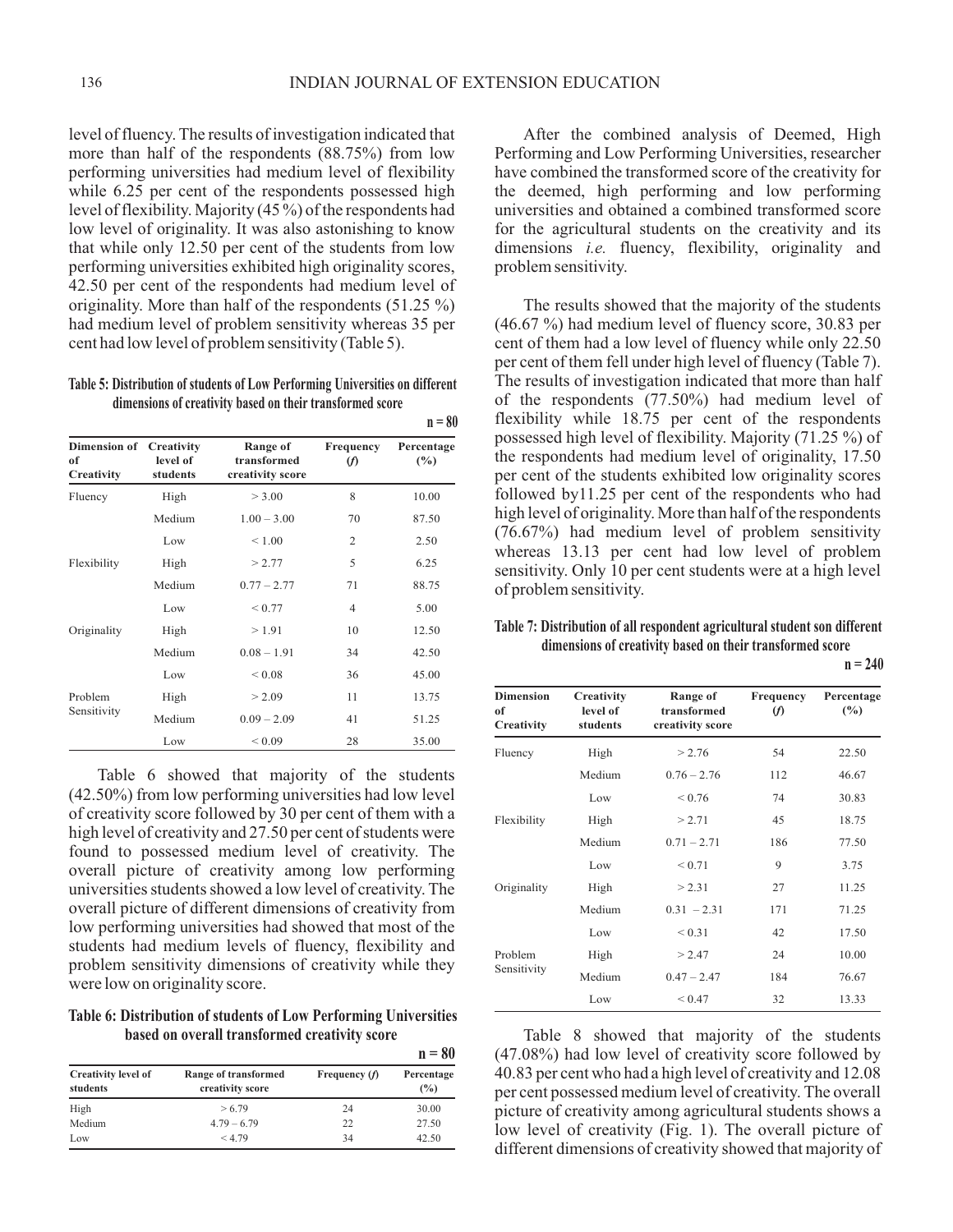the students had medium levels of fluency, flexibility, originality and problem sensitivity dimensions of creativity. Nagasri (2000) studied the creative potential of extension personnel and reported the similar findings. Leahy *et al.* (2009) in his address to the American Educational Research Association conference said that substantial increases in students' achievement from 70 to 80 per cent with respect to increase in the speed of learning. Hence, they suggested that there is a strong need for the use of formative assessment to improve student's outcomes.

### **Table 8: Distribution of all respondent agricultural students based on overall transformed creativity score**

|                                        |                                          |                 | $n=240$                      |
|----------------------------------------|------------------------------------------|-----------------|------------------------------|
| <b>Creativity level of</b><br>students | Range of transformed<br>creativity score | Frequency $(f)$ | Percentage<br>$\binom{0}{0}$ |
| High                                   | > 7.24                                   | 98              | 40.83                        |
| Medium                                 | $5.24 - 7.24$                            | 29              | 12.08                        |
| Low                                    | < 5.24                                   | 113             | 47.08                        |



### **Fig. No. 1 Comparison between overall transformed creativity score of Deemed, High Performing and Low Performing Universities**

Table 9 showed the mean and standard deviation of all the three categories of the Universities *i.e.* Deemed, High Performing and Low Performing. We have carried out one-way Analysis of Variance (ANOVA) by considering type of University *i.e.* Deemed, High Performing and Low Performing as factor which affects the creativity score of the students. It has been observed that at 5 per cent level of significance the effect of type of university on creativity score was significant (Table 10).

**Table 9: Mean creativity score and standard deviation of Deemed, High Performing and Low Performing Universities**

| <b>Universities</b> | Sample size (n) |       | <b>Creativity Score</b>      |  |
|---------------------|-----------------|-------|------------------------------|--|
|                     |                 | Mean  | <b>Standard</b><br>deviation |  |
| Deemed              | 80              | 10.62 | 4.38                         |  |
| High performing     | 80              | 9.98  | 4.49                         |  |
| Low performing      | 80              | 4.53  | 2.83                         |  |

**Table 10: ANOVA of creativity score of Deemed, High Performing and Low Performing Universities**

| Source of<br>variation | Degree of freedom | Sum of squares | Mean square | P value  |
|------------------------|-------------------|----------------|-------------|----------|
| University             |                   | 1795.60        | 897.80      | < 0.0001 |

# **High Performing and Low Performing Universities**

Further we have conducted pair wise comparison between the levels of the factor *viz.,* Deemed, High Performing and Low Performing Universities in terms of creativity score. Results showed that there is significant difference between Deemed and Low Performing Universities. Also, there is significant difference between High and Low Performing Universities. In contrast, it was observed that there is no significant difference between Deemed and High Performing Universities which indicate that both the categories were at par as far as creativity score of the students were concerned (Fig. 2). Alencar *et al.* (2017) reported that the significance of enhancing student creativity in higher education has been broadly accepted because there is a need for preparing young students for the uncertain and complex world of work, which requires individuals to be able to use their creative abilities.





# **CONCLUSION**

Creativity plays an important role in development of science and technology. The field of agriculture cannot be exception to it. Findings of the present investigation have clearly brought out that the majority of the agricultural students had low level of creativity score. These findings have an implication for the educationists, planners, research workers and policy makers. The findings clearly indicate that about 70 per cent of the respondents from Low Performing Universities and more than 50 per cent from Deemed and High Performing Universities were found in medium to low level of creativity score.